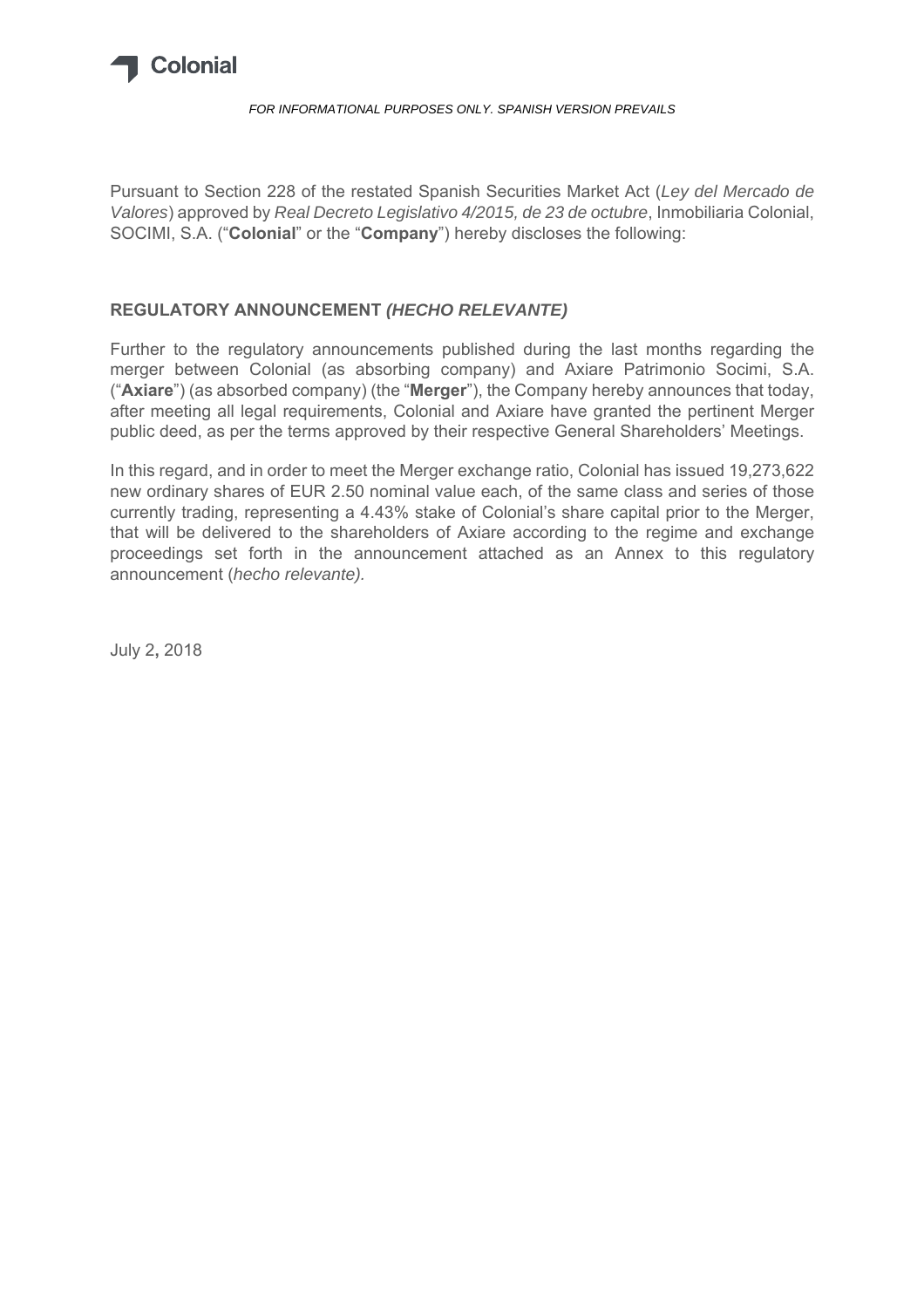# **ANNOUNCEMENT OF THE EXCHANGE OF SHARES IN AXIARE PATRIMONIO SOCIMI, S.A. FOR SHARES IN INMOBILIARIA COLONIAL, SOCIMI, S.A. AS A RESULT OF THE MERGER BETWEEN THESE TWO COMPANIES.**

On account of the merger between Inmobiliaria Colonial, SOCIMI, S.A ("**Colonial**") (as the absorbing company) and Axiare Patrimonio SOCIMI, S.A. ("**Axiare**") (as the absorbed company) (the "**Merger**"), we announce the system and procedure used to exchange the shares in Axiare for shares in Colonial.

#### **1. Shares to be delivered by Colonial**

Colonial will exchange the shares in Axiare in accordance with the exchange ratio foreseen in the common draft terms of the merger drawn up by Colonial's and Axiare's Boards of Directors on 10 April 2018 (the "**Common Draft Terms of the Merger**") that was approved at Colonial's General Meeting of Shareholders on 24 May 2018 and at Axiare's General Meeting of Shareholders on 25 May 2018. For such purposes and as set forth in the Common Draft Terms of the Merger, the exchange ratio was set at 1.8554 Colonial shares of 2.50 euros par value for every Axiare share of 10 euros par value. No additional cash compensation was provided.

Colonial will exchange the Axiare shares based on the aforementioned exchange ratio by delivering newly-issued ordinary shares. In this regard, Colonial will increase its share capital by the amount required to carry through the exchange. The subscription of Colonial's new shares will be reserved for Axiare shareholders and, as a result, there will be no preemptive subscription rights for Colonial's current shareholders.

Pursuant to Article 26 of the Spanish *Law 3/2009 of 3 April on structural changes in trade companies*, Axiare shares held by Colonial and, where applicable, any treasury shares held by Axiare will not be exchanged, as these will be redeemed. In this respect, Colonial currently holds 68,674,633 shares in Axiare and Axiare does not have any treasury shares. Subject to the above, out of the 79,062,486 shares that make up Axiare's share capital, 10,387,853 of Axiare's ordinary shares with a par value of 10 euros each (in other words, the total amount minus 68,674,633 Axiare shares owned by Colonial) will be included in the exchange of the merger.

Taking into account the type of exchange mentioned above and the Axiare shares that will not be included in the exchange as set forth, Colonial should deliver 19,273,622.4562 newly-issued ordinary shares for the exchange of the Merger. Nevertheless, considering the indivisible nature of the shares and the impossibility of issuing or delivering share fractions, the companies involved in the Merger have agreed, subject to the Common Draft Terms of the Merger and the resolutions adopted at their respective General Meetings of Shareholders, upon a method designed to ensure that the number of Colonial shares to be delivered to Axiare shareholders is a whole number. This method entails appointing a financial entity as the "odd‐lot broker" who, upon completion of the acquisition of odd lots as defined in section 2.3 below, will waive Colonial's last share fraction they may be entitled to as an Axiare shareholder by virtue of the acquisition of odd lots.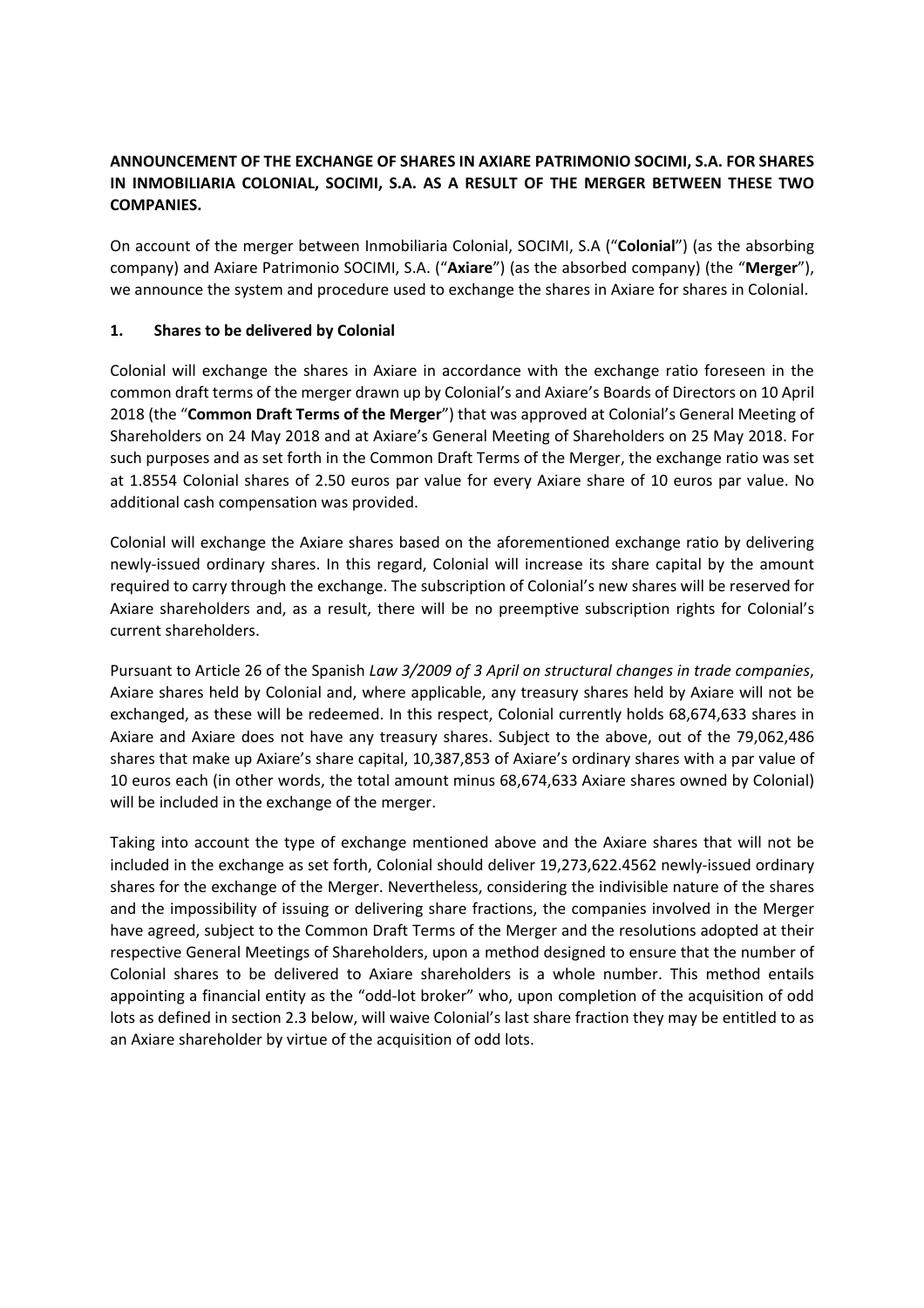In this respect, the entity appointed as "odd-lot broker" (see section 2.2 below) has waived the last share fraction of Colonial they may be entitled to as an Axiare shareholder by virtue of the odd lots they acquire under the procedure set forth in section 2.3 below (in other words, a fraction equal to 0.4562 shares of Colonial) in order to ensure that the number of Colonial's ordinary shares to be issued and delivered to Axiare shareholders is a whole number (19,273,622 shares).

# **2. Exchange procedure**

# *2.1. Allotment of Colonial shares*

Any Axiare shareholders who have acquired their shares by 6 July 2018 will be entitled to the allotment of Colonial shares, subject to the exchange ratio set, provided that the relevant deed of the merger has been previously filed in the Commercial Registry (the "**Exchange Date**") and that they are listed as Axiare shareholders in the records of the Sociedad de Gestión de los Sistemas de Registro, Compensación y Liquidación de Valores, S.A. Unipersonal ("**Iberclear**") on 10 July 2018, when Iberclear will determine the Axiare shares to be exchanged for Colonial shares (the record date). The Exchange Date will be the last day that Axiare shares will be listed on the Spanish Stock Exchanges (last trading date).

# *2.2. Agent Bank*

The companies involved in the Merger have appointed CaixaBank, S.A. as the agent bank and the odd‐ lot broker for the purposes of the Merger (the "**Odd‐Lot Broker**"). The parties will resort to the Odd‐ Lot-Broker to take any steps required, if appropriate, to ensure an optimum exchange under the terms of the Common Draft Terms of the Merger and this agreement.

#### *2.3. Procedure to acquire odd lots*

Axiare shareholders who hold a number of shares that do not entitle them to a whole number of Colonial shares under the exchange ratio may acquire or transfer shares in order to ensure that the resulting shares will entitle them to a whole number of Colonial shares under such exchange ratio. The decision to buy or sell shares for this purpose will be taken by each shareholder individually.

Notwithstanding the foregoing and by virtue of the Common Draft Terms of the Merger, Colonial and Axiare may appoint an odd‐lot broker to act as counterparty for the purchase of remainders or odd lots. Consequently, any Axiare shareholder who, according to the exchange ratio and taking into account the number of shares held, was not entitled to receive a whole number of Colonial shares, may transfer his or her remaining Axiare shares or share fractions (these remaining shares or fractions will be considered an "odd-lot") to the Odd-Lot Broker, who, in turn, will pay them the cash value.

The fundamental terms and conditions applied to this procedure to acquire odd lots are as follows:

a) On the Exchange Date, at Axiare's close of the trading session in the Spanish Stock Exchanges, every Axiare shareholder who, by applying the exchange ratio and according to their position in each of the securities accounts opened in the relevant participant, are not entitled to a whole number of shares in Colonial, will transfer their odd lots from Axiare to the Odd‐Lot Broker. In this respect, it will be understood that every Axiare shareholder agrees to the method applied to acquire odd lots as set forth herein, with no need to send their orders to the relevant Iberclear participant, who will inform them of the outcome of the operation once it is completed.